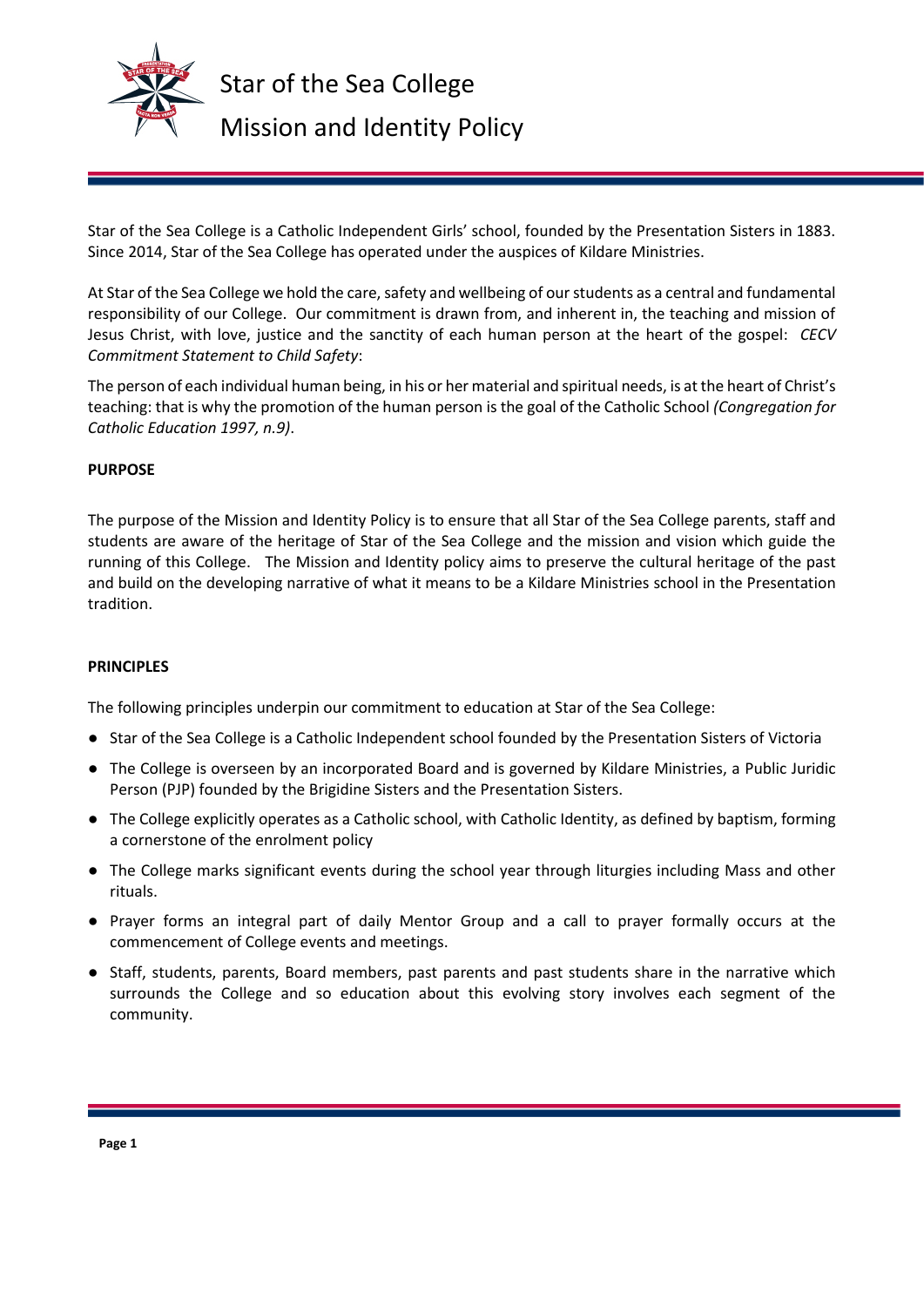

● The Head of Mission and Identity oversees the program of formation of staff, students and parents. Responsibility for the organisation and administration of these areas will reside with the Head of Mission and Identity in conjunction with other key staff, such as the Religious Education Leader, Student Leadership Coordinator and Deputy Principal Students. The organisation and responsibility for the running of these events will lie with the Head of Mission and identity, who will act as the point of liaison for all Mission and Identify work. Once the program has been confirmed, and the initial organisation is established, delegation of responsibility for the program may then be passed onto other staff members in consultation with the Principal.

## **SPECIFIC ASPECTS OF MISSION AND IDENTITY**

## **Religious formation of Students**

- All students participate in Religious Education classes, Reflection days, Retreats and the liturgical life of the school. Foundation Day on March 22, celebrates the founding of Star of the Sea in 1883
- The life of Nano Nagle, the history of the Presentation sisters in Ireland and Australia and the foundation of Star of the Sea College is covered in a unit of Religious education, currently at Year 7.
- The active presence of Presentation Sisters is encouraged in various units of the RE curriculum 7-12 and with the College Environment Group.

### **Outreach opportunities**

- Opportunities exist for students to become involved in Kildare Ministries outreach programs: Balnarring Family Centre, Wellsprings for Women and Brigidine Asylum Seeker project
- Local opportunities such as Sacred Heart Mission, Friday Night Tutoring, Soup Van

# **Student exchange/conferences**

- Building networks with Presentation heritage schools though the NEAA: Iona College, Perth and Kildare Catholic College Wagga and organizing the annual or biennial exchange visits.
- Building networks with local Presentation schools: Avila, St Johns College Dandenong, and Presentation College Windsor
- Building networks with Presentation Schools nationally: St Rita's College, Brisbane and St Mary's College, Hobart
- Building networks with Kildare Ministries schools: Kilbreda College, Mentone; Brigidine College, St Ives and Brigidine College, Indooroopilly

# **Student Leadership**

- Year 10 Leadership Conference organised by Nagle Education Alliance Association (NEAA)
- School Captain leadership formation organised by Kildare Ministries
- In consultation with the Deputy Principal Students and House Leaders, the Head of Mission and Identity helps select House Liturgy and House Social Justice Captains
- In conjunction with student leaders, Deputy Principal Students and Student Leadership Coordinator, the Head of Mission and Identity develops the annual College theme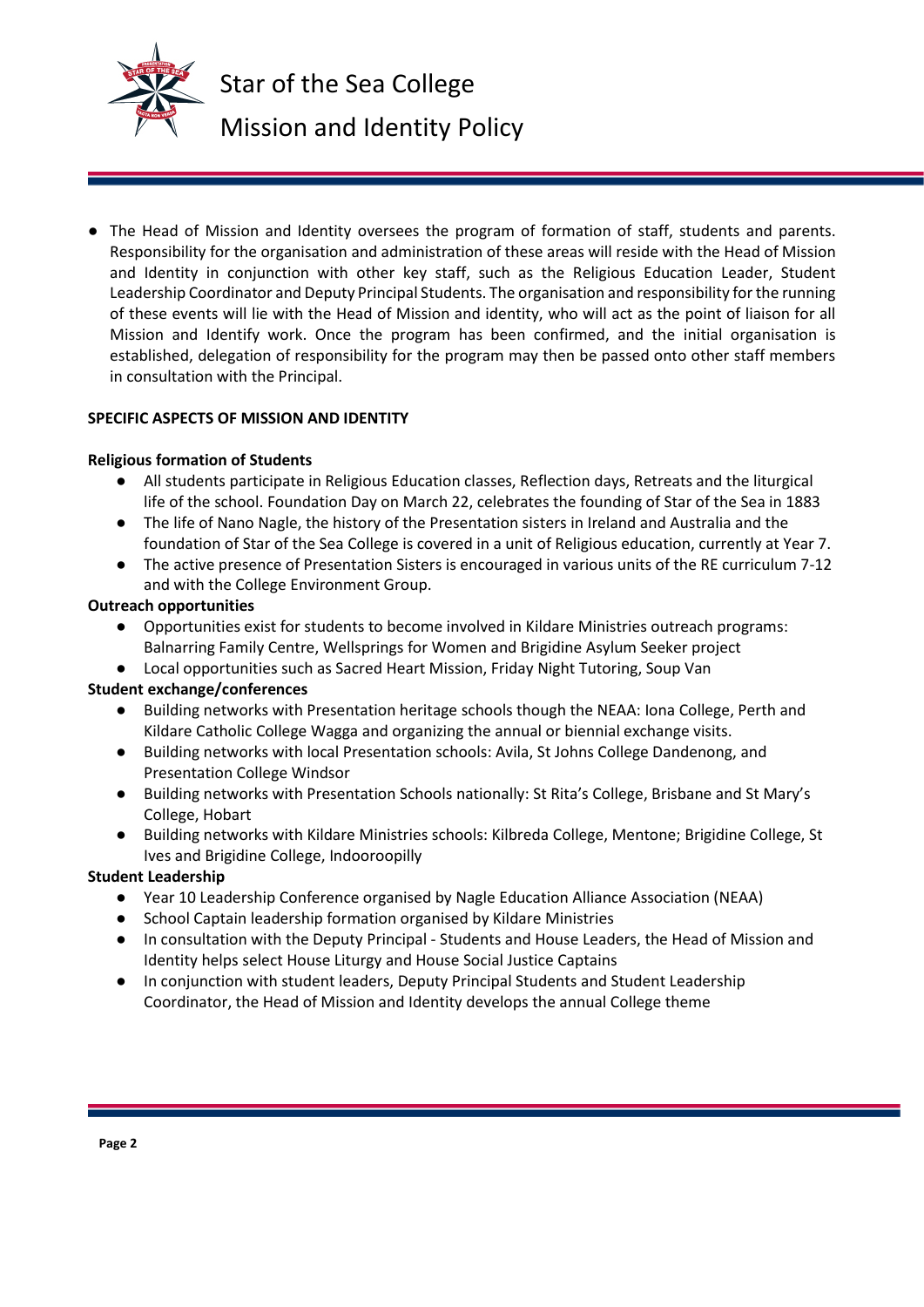

Star of the Sea College Mission and Identity Policy

## **Staff formation**

- Formal Induction of new staff into the values of the College, based upon the Mission statement and Kildare Ministries Mission statement
- Presentation Formation Program offered through Professional Learning Workshops for staff focused on Mission and Identity. The active presence of Presentation Sisters is invited within this program.
- External Professional Learning opportunities including the NEAA Conference and Kildare Ministries Conference/Retreat program
- Pilgrimage opportunities provided through NEAA and Kildare Ministries
- Collaboration with local Presentation schools on staff formation and new staff induction

# **Board formation**

● Supply as requested, prayers for the Board related to the College theme for the year or reflecting Presentation and Kildare Ministries values